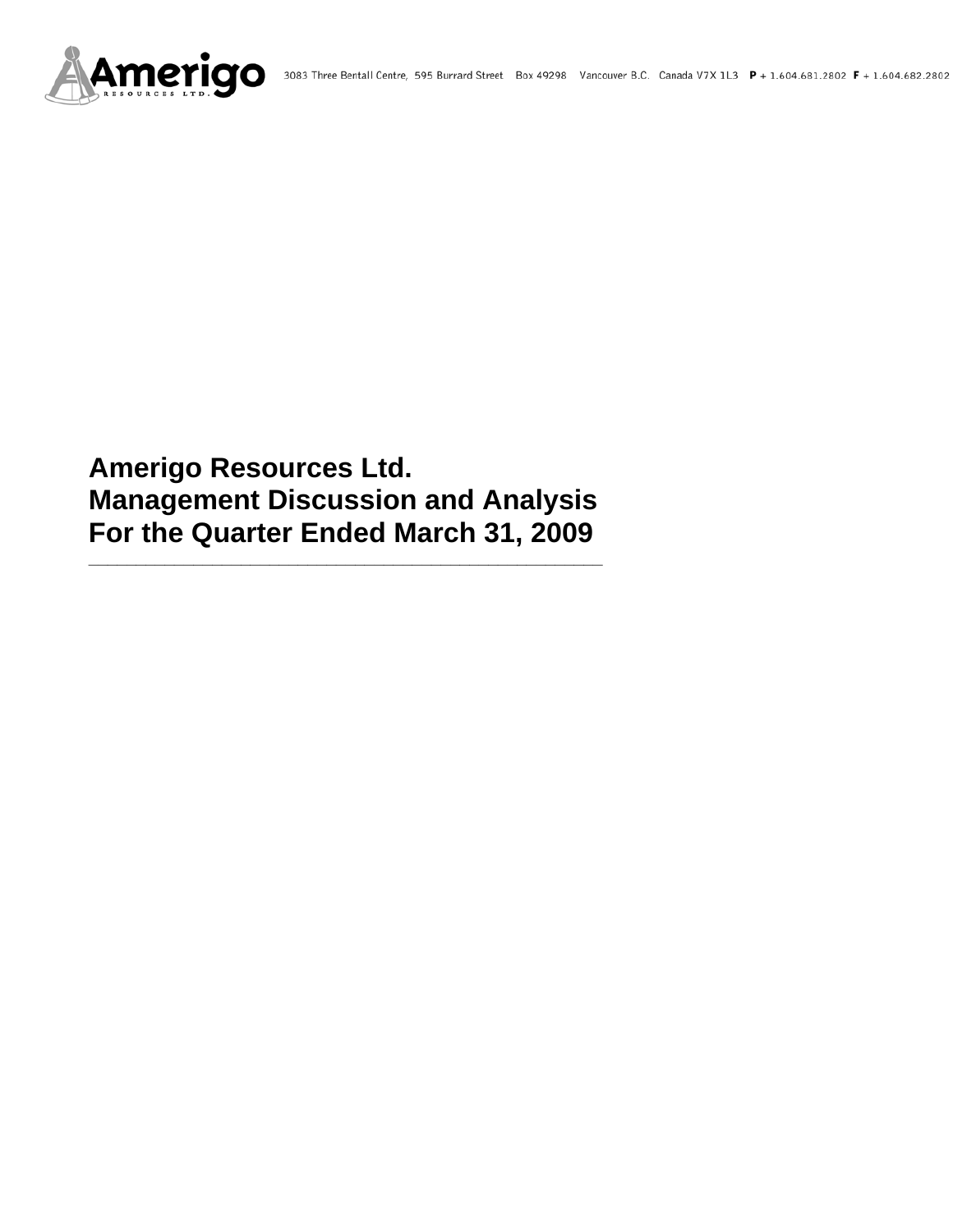# *T A B L E of C O N T E NT S*

This Management Discussion &Analysis ("MD&A") is comprised of the following sections:

- 1. **Company Profile**  Provides an executive description of Amerigo's business and its partnership with Codelco-El Teniente…(PAGE 3)
- 2. **Introduction**  Provides information on accounting principles, reporting currency and other background factors to facilitate the understanding of this document... (PAGE 3)
- 3. **Highlights and Significant Events** Provides a summary of the key operating and financial metrics of the Company during Q1-2009 and as at March 31, 2009…(PAGE 4)
- 4. **Operating Results** Provides an analysis of the Company's production, sales, cash cost and total cost for Q1-2009 and the comparative or quarter ended March 31, 2008 ("Q1-2008")… (PAGE 6)
- 5. **Financial Results** Provides an analysis of the Company's financial performance during Q1-2009 and compares it to performance in Q1-2008…(PAGE 10)
- 6. **Liquidity and Capital Resources** Reviews the Company's cash flow during Q1-2009 and provides an analysis of liquidity and financial position as at March 31, 2009…(PAGE 12)
- 7. **Outlook** Provides an update of the Company's activities and management's production and operations forecasts for 2009…(PAGE 15)
- 8. **Other** –Includes disclosure of related party transactions, accounting pronouncements adopted during Q1-2009 and other MD&A requirements...(PAGE 15)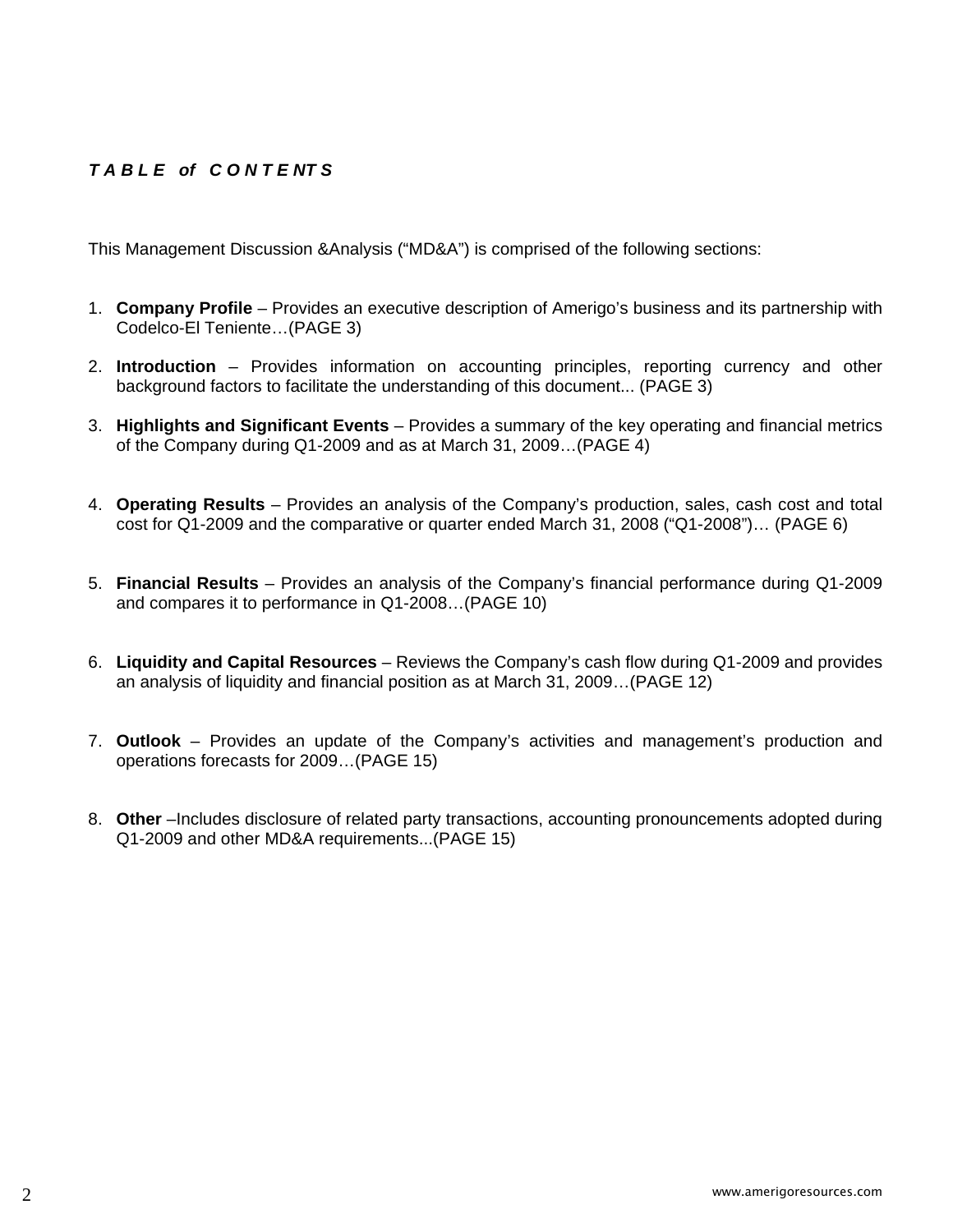# *C O M P A N Y P R O F I L E*

Amerigo owns a 100% interest in Minera Valle Central S.A. ("MVC"), a Chilean copper and molybdenum producer that has a long-term partnership with the National Copper Corporation of Chile ("Codelco") to treat fresh and old tailings from Codelco's El Teniente mine, the largest underground copper mine in the world. Chile is the world's largest copper mining country, and Codelco is the world's largest copper producer. It is estimated that Codelco owns approximately 20% of all known copper reserves on earth. Codelco produced 1.548 million tonnes of copper and generated a pre-tax profit of US \$4.968 billion during 2008. El Teniente commenced operations in 1904 and has a remaining mine life that is estimated will run for decades. Since MVC was built in 1992, Codelco has almost doubled production from El Teniente, and Codelco's mine plans contemplate continued expansion of operations at El Teniente for the foreseeable future

The fresh tailings come from El Teniente's current production, and the old tailings mainly from Colihues, a tailings pond located near MVC's plant that contains more than 200 million tonnes of material. The old tailings from Colihues contain approximately 2-3 times the copper content of the fresh tailings and, once MVC gears up to process these tailings at the maximum contractual rate, the Company will be in a position to substantially increase production and profitability from current levels. In addition, there are 2 other tailings ponds in the area, the rights to which MVC hopes to obtain in future. These 3 tailings ponds combined contain a similar size copper resource as that of Highland Valley Copper, the largest copper mine in Canada, when it first started operations.

# *I N T R O D U C T I O N*

.

The following MD&A of the results of operations and financial position of Amerigo Resources Ltd. ("Amerigo") together with its subsidiaries (collectively, the "Company"), is prepared as of May 11, 2009, and should be read in conjunction with the Company's unaudited consolidated financial statements and related notes for the quarter ended March 31, 2009 ("Q1-2009") and the audited consolidated financial statements and related notes for the year ended December 31, 2008.

The MD&A's objective is to help the reader understand the factors affecting the Company's current and future financial performance.

The Company's financial statements have been prepared in accordance with Canadian Generally Accepted Accounting Principles ("Canadian GAAP"). The Company's reporting currency is the US Dollar. Reference is made in this MD&A to various non-GAAP measures such as cash flow from operating activities, operating profit/(loss), cash cost and total cost, which do not have a standardized meaning but are widely used in the mining industry as performance indicators. Descriptions of the Company's use of non-GAAP measures are included in this MD&A.

Some of the statements in this MD&A are forward-looking statements that are subject to risk factors set out in the cautionary note contained herein.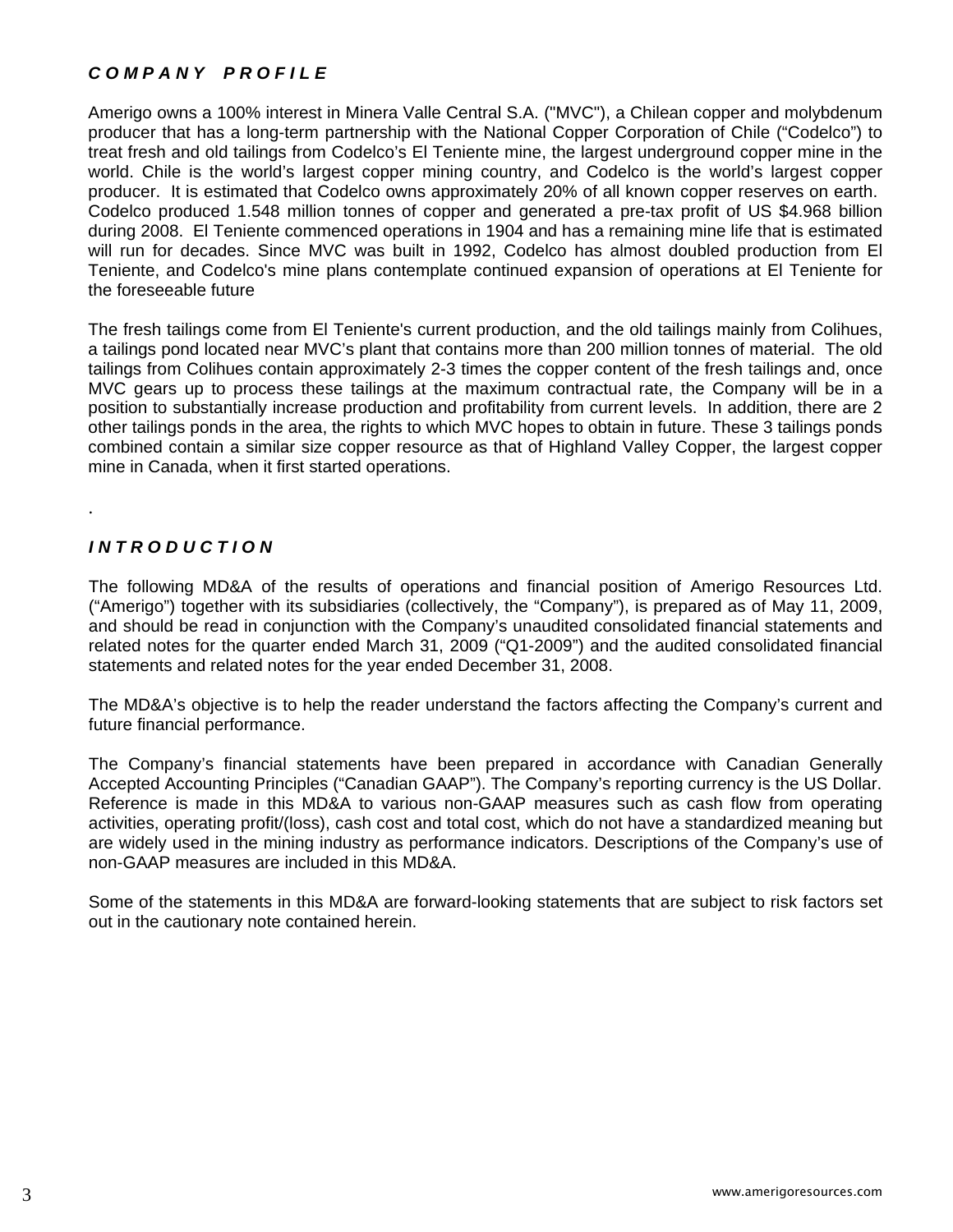# *H I G H L I G H T S and S I G N I F I C A N T E V E N T S*

#### **Key achievements**

In Q1-2009 the Company successfully faced very challenging working capital demands following the precipitous fall of copper and molybdenum prices in Q4-2008. Management was able to achieve the following:

- Structured terms for the repayment of substantial negative copper and molybdenum pricing adjustments that occurred in Q4-2008;
- Secured additional bank financing and negotiated payment deferrals with key partners and suppliers, including El Teniente;
- Completed an equity financing in very difficult financial markets;
- Implemented changes to the mining plan for old tailings, which will increase production as of Q2- 2009;
- Introduced a series of cost containment strategies.

Despite the short-term challenges faced in the quarter, the long-term prospects of the Company remain favourable.

#### **Financial results**

- In Q1-2009 the Company had an operating loss of \$2,601,186 and a net loss of \$4,779,074, compared to operating profit of \$8,847,744 and net earnings of \$6,383,012 in Q1-2008. Significant factors affecting financial performance in Q1-2009 included a 64% decrease in revenue due to lower copper and molybdenum prices, partially offset by a 42% reduction in cost of sales compared to Q1-2008.
- Cash flows used in operating activities totaled \$8,639,787 or 8¢ per share in Q1-2009 compared to cash flows from operating activities of \$2,197,096 or 2¢ per share in Q1-2008 largely due to the increase in accounts receivable from December 31, 2008 when trade receivables were lower because of negative pricing adjustments.

#### **Production**

• Production in Q1-2009 was 7.12 million pounds of copper and 97,184 pounds of molybdenum, compared to 7.80 million pounds of copper and 148,670 pounds of molybdenum produced in Q1- 2008. The Company suspended mining of old tailings for much of the quarter in order to reposition equipment to access higher grade material, which resulted in a reduction in both the amount of feed material processed and copper produced in Q1-2009.Molybdenum production was also adversely affected due to lower grades in fresh tailings and the absence of higher grade material from old tailings..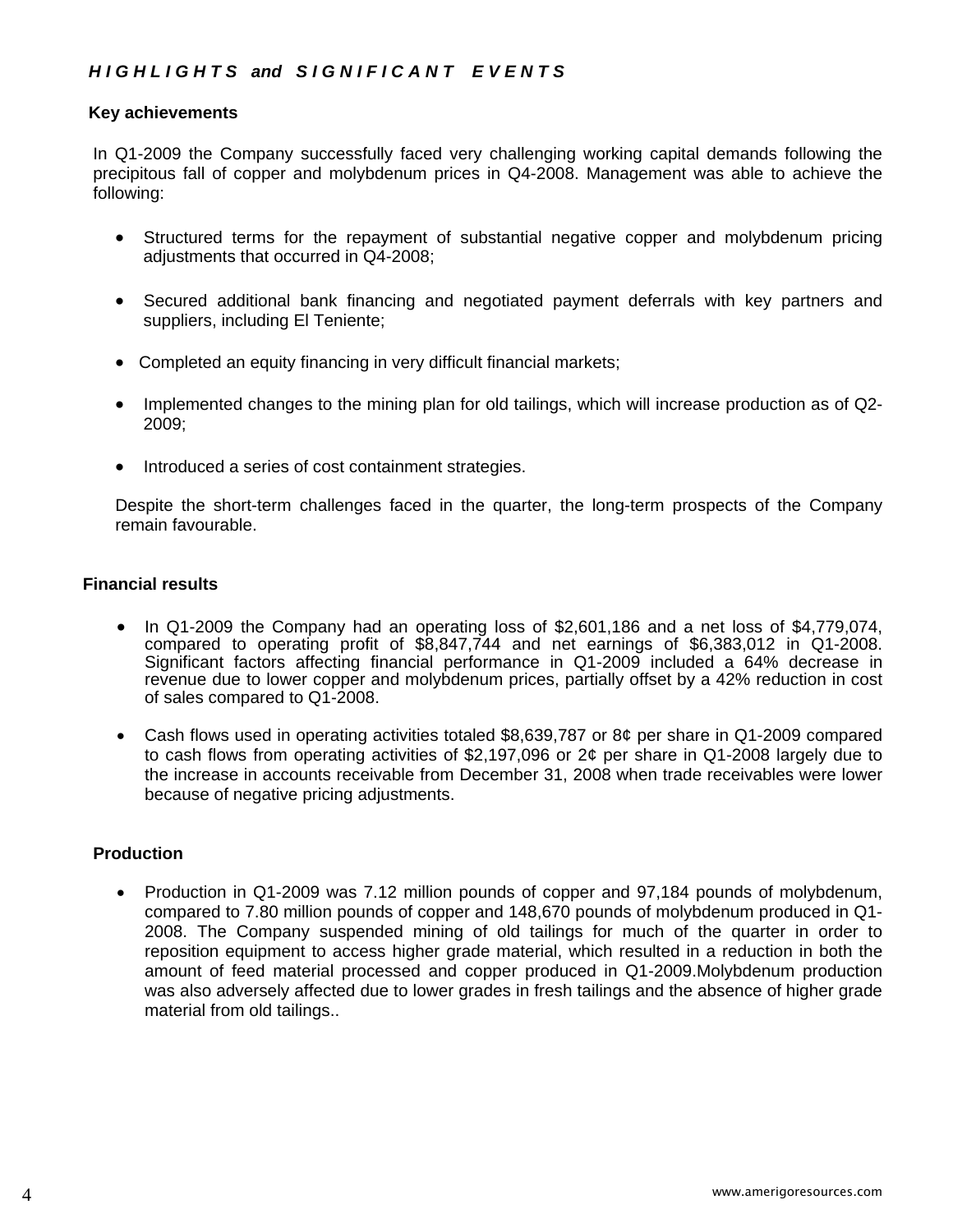## **Revenue**

• Revenue decreased to \$13,021,611 compared to \$35,933,465 in Q1-2008 due to sharply decreased metal prices and lower production during the quarter. The Company's copper selling price before smelter, refinery and other charges was \$1.82/lb in Q1-2009 compared to \$3.56/lb in Q1-2008 and the Company's molybdenum selling price was \$8.63/lb in Q1-2009 compared to \$32.41/lb in Q1-2008.

## **Costs**

- Cash cost (the aggregate of smelter, refinery and other charges, production costs net of molybdenum-related net benefits, administration and transportation costs) before El Teniente royalty was \$1.94/lb in Q1-2009, compared to \$2.51/lb in Q1-2008. Cash costs decreased in Q1- 2009 as a result of lower overall production costs, principally power costs.
- Total cost (the aggregate of cash cost, El Teniente royalty, depreciation and accretion) in Q1- 2009 was \$2.42/lb compared to \$3.34/lb in Q1-2008. The decrease in total cost was driven by lower cash cost and lower El Teniente royalty due to lower copper and molybdenum prices between the comparative periods.
- Power costs in Q1-2009 were \$5,842,586 (\$0.1468/kwh) compared to \$13,903,331 (\$0.3268/kwh) in Q1-2008. Electricity costs in Chile are expected to trend lower in Q2-2009.
- Operating costs such as power, steel and reagents have decreased from their high 2008 levels but the effect was not fully evident in Q1-2009. Unit costs were affected by lower production in the quarter. If production increases as expected, unit costs will continue to trend downwards in 2009.

# **Cash and Financing Activities**

- During Q1-2009 the Company completed a private placement, resulting in gross proceeds of \$8,480,068 (Cdn\$10,500,000). The Company also secured additional bank debt in Chile of \$1,072,607 during the quarter.
- Cash balance was \$3,462,650 at March 31, 2009 compared to cash of \$3,187,084 at December 31, 2008.
- Subsequent to March 31, 2009, a Chilean bank loan with a review date of May 2009 was extended to a review date of July 2009, at which time further steps towards rolling the facility to a long-term loan will be reviewed.
- The Company expects to receive tax refunds from the Chilean Internal Revenue Service of approximately \$7,000,000 in the course of the year, of which approximately \$3,500,000 are expected to be received in Q2-2009.

#### **Investments**

• Payments for capital expenditures were \$2,965,313 in Q1-2009 compared to \$6,870,595 in Q1- 2008. Capital expenditures incurred in the quarter were \$2,653,414 (Q1-2008: \$6,532,247) of which \$1,808,250 were for MVC's energy self-generation project.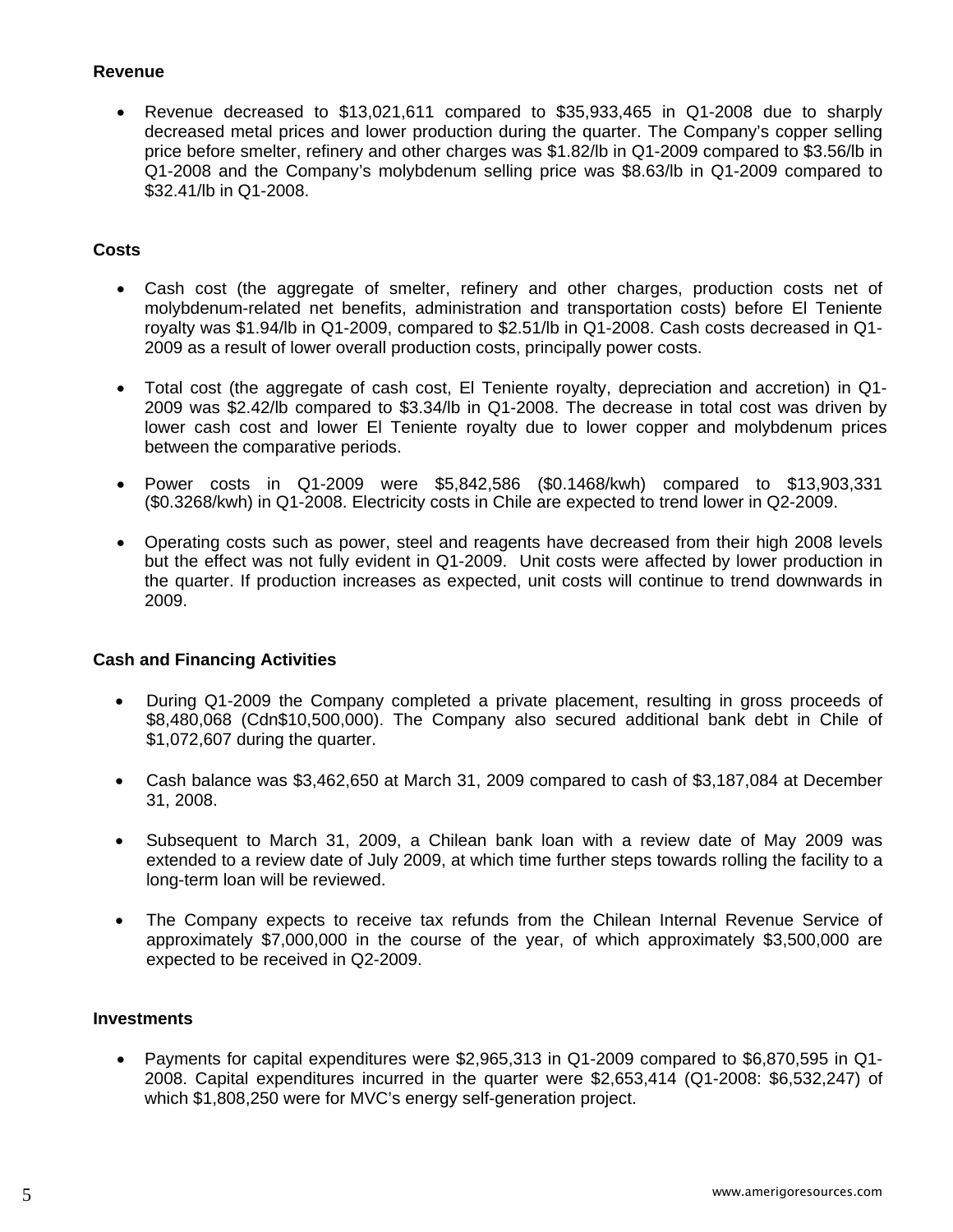• The Company's investments in Candente Resource Corp. ("Candente") and Los Andes Copper Ltd. ("Los Andes") had a fair value of \$3,196,125 and \$449,233 respectively at March 31, 2009. Fair value increases of these investments in Q1-2009 totaled \$1,872,143 and were included as other comprehensive income, and therefore not included in the net loss for the quarter.

# *O P E R A T I N G R E S U L T S*

Traditionally MVC's first quarter production is low due to annual plant maintenance shutdowns which results in a reduced number of production days and lower grade feed material.

In Q1-2009 production was lower than in Q1-2008 due to a change to the extraction plan for the processing of old tailings in order to gain access to higher grade material. This new plan required the reorientation of the hydraulic extraction equipment and mining faces, and made it necessary to suspend mining of old tailings for much of the quarter. Molybdenum production was affected by lower grades in fresh tailings and the absence of feed material from higher grade old tailings.

Although production was adversely affected in Q1-2009, going forward these steps will result in improved grades and recoveries and will allow the Company to increase processing of old tailings. This in turn will increase short to medium term cash flow in these times of low copper prices and challenging and volatile market conditions.

The Company produced 3,228 tonnes of copper and 97,184 lbs of molybdenum in Q1-2009, a 9% decrease in copper production and a 35% decrease in molybdenum production compared to Q1-2008.

Copper prices continued to be low during the quarter but started to show signs of improvement in March, with the positive upward trend continuing to the effective date of this MD&A. Average LME copper prices were \$1.4609/lb in January, \$1.5035/lb in February and \$1.7009/lb in March. Molybdenum prices continued to decline during the quarter. The Platt's published molybdenum dealer oxide prices were \$9.21/lb in January, \$8.71/lb in February and \$8.33/lb in March.

Due to lower production and the impact of low metal settlement prices for most of the quarter, the Company posted an operating loss of \$2,601,186 in Q1-2009 compared to operating profit of \$8,847,744 in Q1-2008. Financial performance will be positively affected if copper prices continue to increase. However, unit costs will be affected if molybdenum prices continue to fall, due to lower molybdenum credits.

#### **Production**

|                              | $Q1 - 2009$ | Q1-2008 |
|------------------------------|-------------|---------|
| Copper produced, tonnes      | 3.228       | 3.538   |
| Copper produced, million lbs | 7.12        | 7.80    |
| Molybdenum produced, lbs     | 97.184      | 148.670 |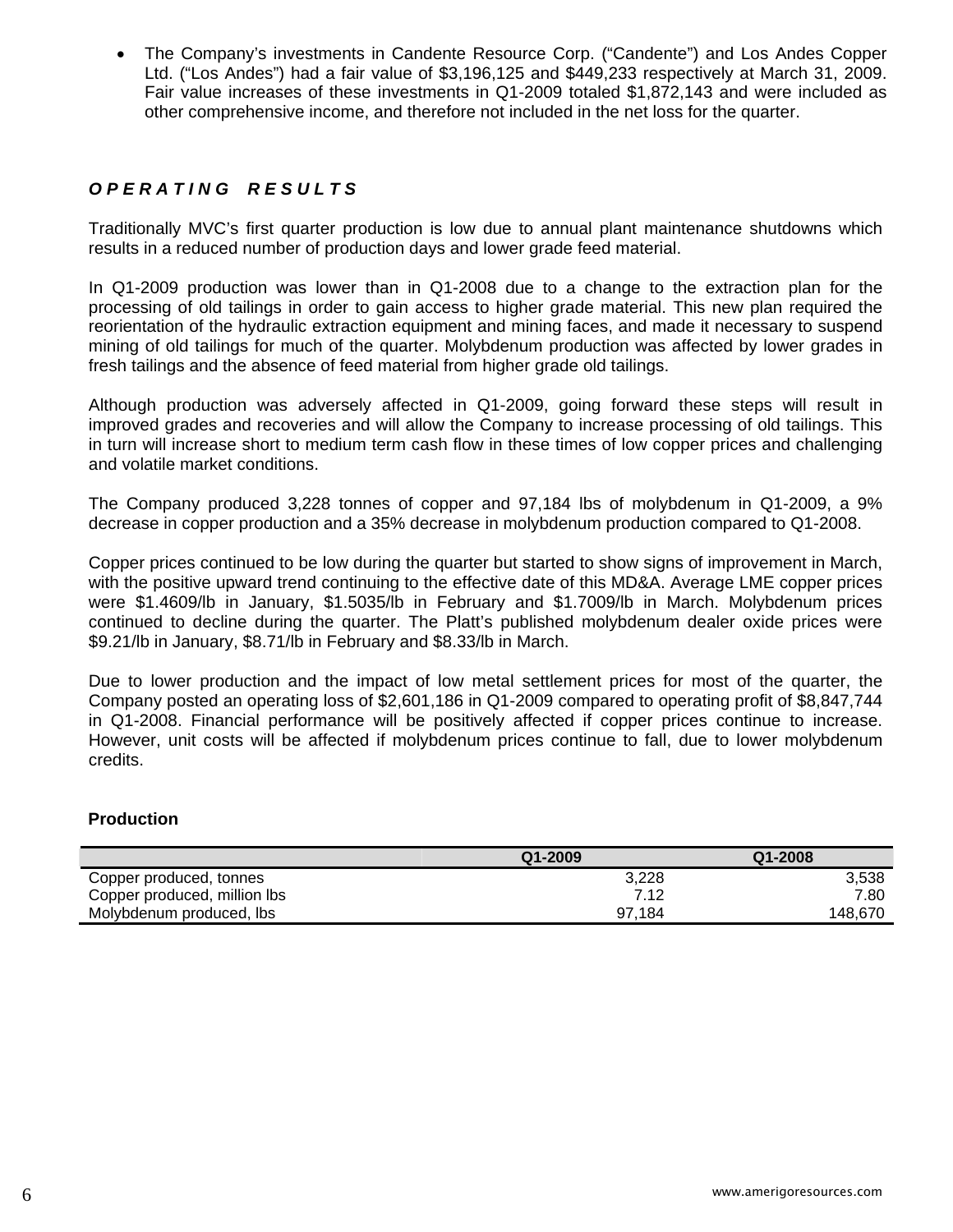#### **Revenue**

|                                                            | Q1-2009 |            | Q1-2008 |            |
|------------------------------------------------------------|---------|------------|---------|------------|
| Average LME copper price                                   | \$      | 1.56       | \$      | $3.54$ /lb |
| Average Platt's molybdenum dealer oxide price <sup>1</sup> |         | 8.75/lb    |         | 33.01/lb   |
| Copper sold, tonnes                                        |         | 3,228      |         | 3,234      |
| Copper sold, million lbs                                   |         | 7.12       |         | 7.13       |
| Molybdenum sold, Ibs                                       |         | 101,661    |         | 157,739    |
| Revenue, copper delivered during period <sup>2</sup>       | \$      | 10,841,881 | \$      | 25,018,997 |
| Settlement adjustments to prior periods' sales             |         | 1,699,903  |         | 7,131,784  |
| Total copper net sales during period                       |         | 12,541,784 |         | 32,150,781 |
| Revenue, molybdenum delivered during period <sup>3</sup>   |         | 719,371    |         | 4,192,214  |
| Settlement adjustments during period                       |         | (239,544)  |         | (409,530)  |
| Total molybdenum net sales during period                   |         | 479,827    |         | 3,782,684  |
| Total revenue during period                                | \$      | 13,021,611 | \$      | 35,933,465 |
|                                                            |         |            |         |            |
| Company's recorded copper price <sup>4</sup>               |         | $1.82$ /lb |         | $3.56$ /lb |
| Company's recorded molybdenum price <sup>5</sup>           |         | 8.63/lb    |         | 32.41/lb   |

<sup>1</sup> Basis price for the Company's molybdenum sales.<br> $2.0$  fter emoltar, refinery and other eberges, evaluating

After smelter, refinery and other charges, excluding settlement adjustments to prior periods' sales.

 $3$  After roasting charges, excluding settlement adjustments to prior periods' sales.

<sup>4</sup> Copper recorded price for the quarter before smelter and refinery charges and settlement adjustments to prior periods' sales.

<sup>5</sup> Molybdenum recorded price for the quarter before roasting charges and settlement adjustments to prior periods' sales

Revenue in Q1-2009 was \$13,021,611 compared to \$35,933,465 in Q1-2008, including copper revenue of \$12,541,784 (Q1-2008: \$32,150,781) and molybdenum revenue of \$479,827(Q1-2008: \$3,782,684). Copper and molybdenum revenues are net of smelter, refinery and roasting charges.

Copper revenue decreased 61% from Q1-2008 due to significantly lower copper prices. In Q1-2009 the Company's copper selling price was \$1.82/lb, a 49% decrease from \$3.56/lb in Q1-2008.

In Q1-2009 the Company recorded positive pricing adjustments to prior quarters' sales of \$1,699,903. In Q1-2008 adjustments of \$7,131,784 were significantly higher due to a higher variance between copper prices realized in Q1-2008 as compared to provisional prices booked in the prior period.

Copper produced by the Company is sold under a sales agreement with Chile's Empresa Nacional de Minería ("Enami") that establishes a delivery schedule of monthly sales quotas. The 2008 quota set the Company's copper sale price at the average market price for the fourth month after delivery ("M+4"). Accordingly, provided monthly quotas are met, in 2008 all copper delivered by the Company to Enami in one quarter is sold at market prices prevailing in the second following quarter. However, where production falls short of the monthly quota for a scheduled month of delivery, the quota is carried forward to a subsequent calendar month and the Company receives a sale price calculated for the originally scheduled month of delivery until the quota is met. Due to lower than expected production, the 2008 annual quota was not met until March 2009.

Copper settlement prices in Q1-2009 were the following:

| Quota        | <b>Month of Sale</b>      | <b>Final Price</b> | LME Average Price For |
|--------------|---------------------------|--------------------|-----------------------|
| September 08 | October & November 08     | \$1.4609/lb        | January 09            |
| October 08   | November & December 08    | \$1,5035/lb        | February 09           |
| November 08  | Dec. 08, Jan. and Feb. 09 | \$1.7009/lb        | March 09              |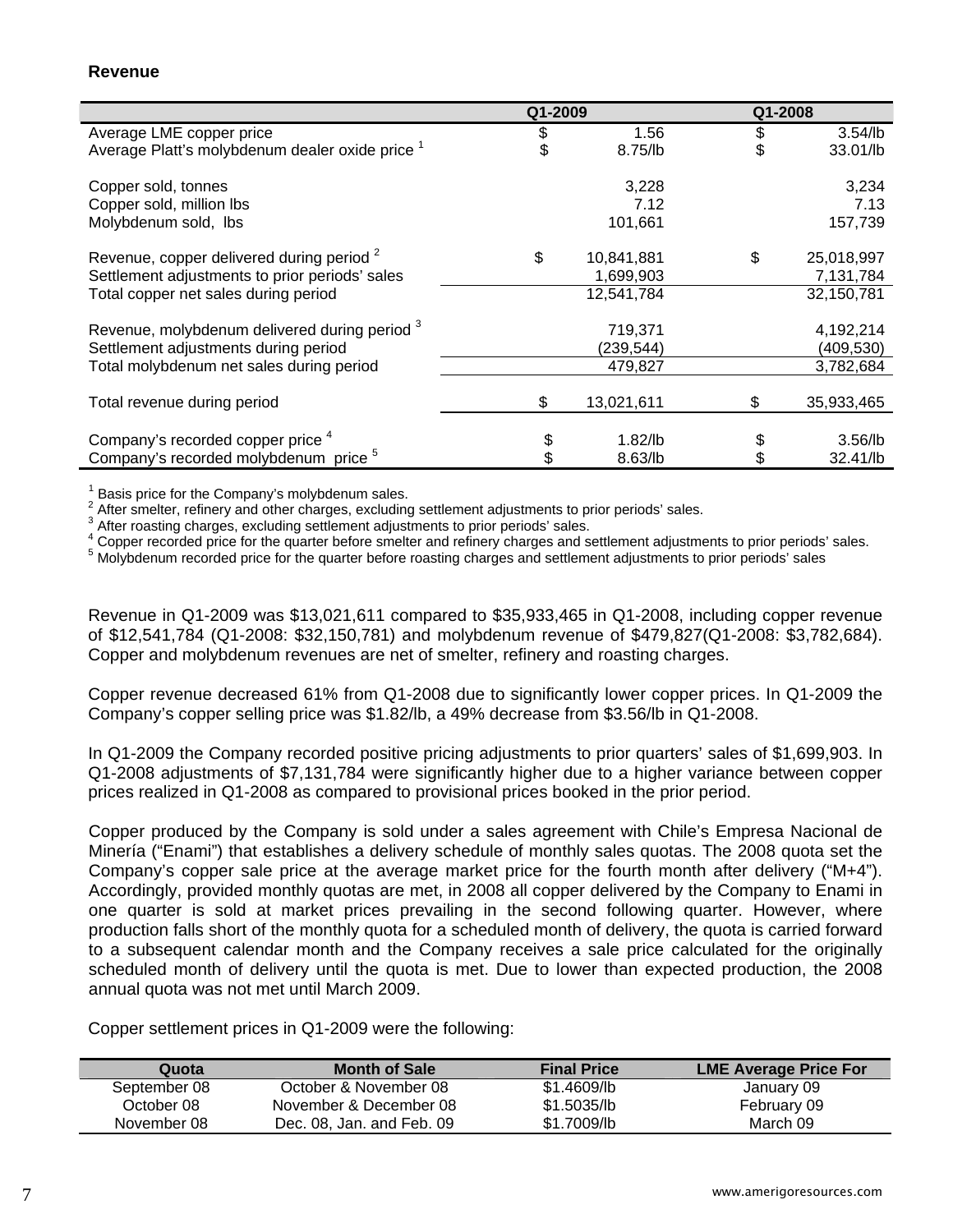Copper deliveries in Q1-2009 were recorded into revenue at March 31, 2009 as follows:

| <b>Month of Sale</b> | Quota       | <b>Metric for Revenue</b><br><b>Recognition</b> | <b>Price</b> |
|----------------------|-------------|-------------------------------------------------|--------------|
| January 09           | November 08 | Final                                           | \$1.7009/lb  |
| February 09          | November 08 | Final                                           | \$1.7009/lb  |
| February 09          | December 08 | Provisional <sup>2</sup>                        | \$1.8302/lb  |
| March 09             | December 08 | Provisional                                     | \$1.8302/lb  |
| March 09             | January 09  | Provisional                                     | \$1.8302/lb  |

<sup>1</sup> Refers to final LME average prices, subject to pricing terms with Enami. In 2008, the terms were "M+4".<br><sup>2</sup> Refers to LME apst prices for the lest day of each meath of sele, used by the Company as a revenue.

<sup>2</sup> Refers to LME spot prices for the last day of each month of sale, used by the Company as a revenue recognition convention until final pricing terms are reached.

Enami has elected a pricing term of M+1 for the 2009 quota, which may indicate Enami's belief in an upward trend in the copper price during 2009.

In Q1-2009, molybdenum revenues were \$719,371, 87% lower than \$4,192,214in Q1-2008 and the Company's molybdenum selling price decreased 73% to \$8.63/lb from \$32.41/lb in Q1-2008.

Molybdenum produced by the Company is sold under a sales agreement with Chile's Molibdenos y Metales S.A. ("Molymet"), which currently provides that the sale price is the average market price for the fifth ("M+5") month after delivery which may indicate that Molymet continues to carry unsold inventory.

Revenue from the sale of the Company's copper and molybdenum concentrates is recorded net of smelter, refinery and roaster charges when persuasive evidence of a sales arrangement exists, delivery has occurred, the rights and obligations of ownership have passed to the customer and the sale price is determinable.

Sales of copper and molybdenum are provisionally priced at the time of sale based on the prevailing copper market price or the current molybdenum market price, as specified in the sales contracts. Variations between the price recorded at the time of sale and the actual final price received from the smelter or the roaster are caused by changes in copper and molybdenum market prices and result in an embedded derivative in the accounts receivable. The embedded derivative is recorded at fair value each period until final settlement occurs, with changes in fair value classified as a component of revenue. The Company's reported revenue is therefore very sensitive to increases and decreases in copper and molybdenum prices. In a period of rising prices, not only will the Company record higher revenue for deliveries in the period, but it will also record favourable adjustments to revenue for copper and molybdenum delivered in prior periods. Similarly, in a period of declining prices, the Company will record lower revenues for current deliveries and negative adjustments to revenue from prior periods' deliveries.

# **Cash Cost and Total Cost**

Cash cost and total cost are non-GAAP measures prepared on a basis consistent with the industry standard Brook Hunt definitions. Cash cost is the aggregate of copper and molybdenum production costs, smelter and refinery charges, administration and transportation costs, minus molybdenum byproduct credits. Total cost is the aggregate of cash cost, El Teniente royalty, depreciation, amortization and asset retirement accretion cost.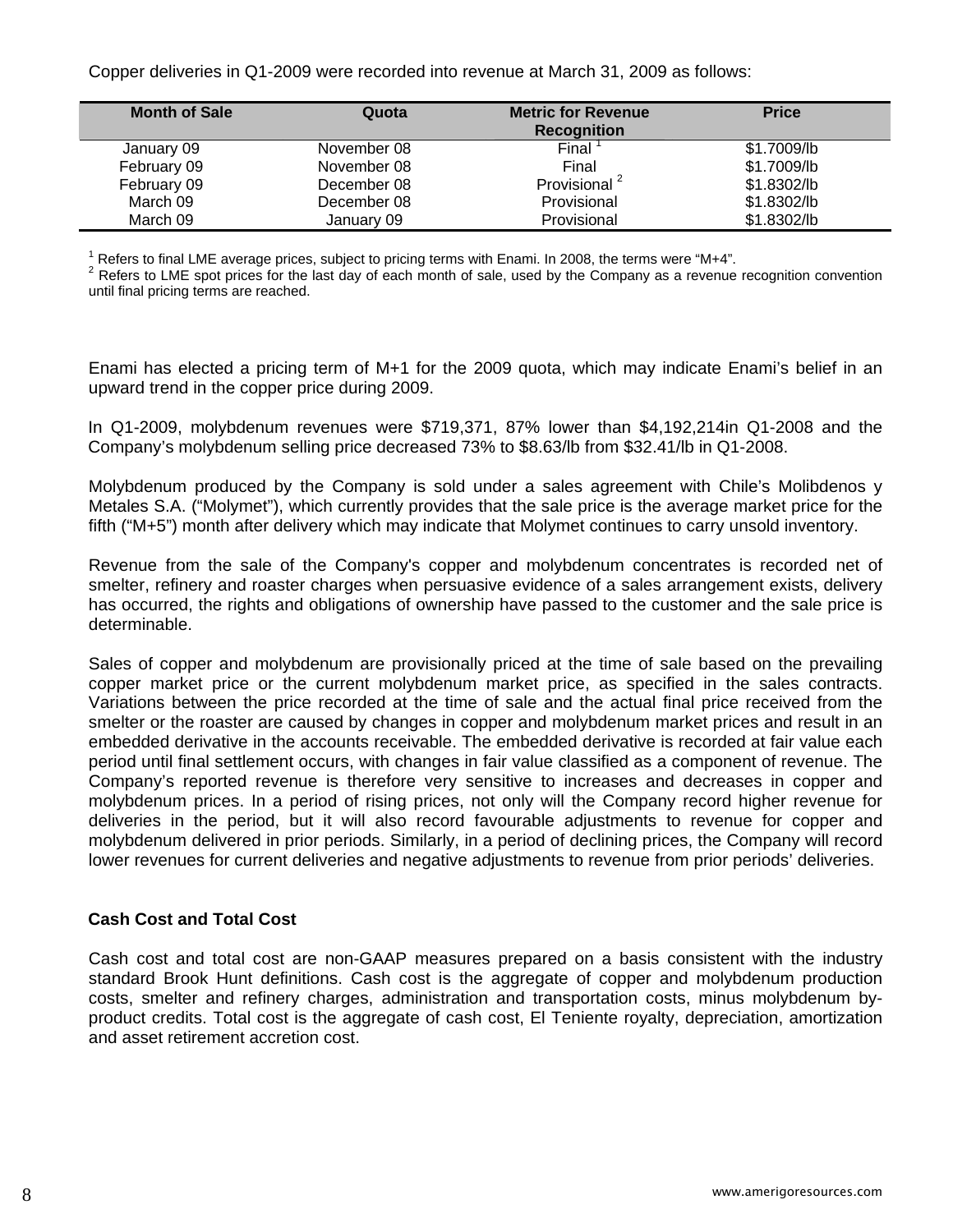The Company's trailing cash costs for the most recent quarters (\$/lb of copper produced) were:

|                    | Q1-2009 | Q4-2008    | Q3-2008 | Q2-2008 | Q1-2008 |
|--------------------|---------|------------|---------|---------|---------|
| Power costs        | 0.83    | 0.66       | 0.85    | 1.28    | 1.78    |
| Steel costs        | 0.23    | 0.24       | 0.24    | 0.22    | 0.19    |
| Other costs        | 0.58    | 0.62       | 0.81    | 0.81    | 0.57    |
| By-product credits | (0.07)  | $0.10^{1}$ | (0.75)  | (0.65)  | (0.49)  |
| Smelter & refinery | 0.29    | 0.28       | 0.33    | 0.35    | 0.36    |
| Administration     | 0.05    | 0.06       | 0.09    | 0.07    | 0.06    |
| Transportation     | 0.03    | 0.03       | 0.03    | 0.03    | 0.04    |
| <b>Cash Cost</b>   | \$1.94  | \$1.99     | \$1.60  | \$2.11  | \$2.51  |

<sup>1</sup> Molybdenum by-product credits in Q4-2008 were in fact by-product costs due to the effect of negative pricing adjustments to molybdenum sales in the quarter.

Cash cost is driven mainly by power and steel production costs, smelter/refinery costs and molybdenum by-product credits.

In Q1-2009, cash cost was \$1.94/lb, compared to \$2.51/lb in Q1-2008, a decrease of \$0.57/lb. The most significant items affecting cash costs during the quarter were a \$0.95/lb decrease in power costs offset by a \$0.42/lb decrease in by-product credits.

Power, MVC's most significant cost was \$0.1468/kWh in Q1-2009, compared to \$0.3268/kWh in Q1- 2008. Chile's energy supply crisis has improved significantly since Q1-2008 due to the high snow melt benefiting hydro generation during Q1-2009, lower oil prices, lower industrial demand and additional supply from new in country generating facilities. The Company's power generators reduce the Company's exposure to potential higher grid costs in future periods.

Molybdenum by-product credits of \$0.07/lb were significantly lower than \$0.49/lb in Q1-2008 due to the sharp decline in molybdenum prices and lower production in Q1-2009.

Steel costs increased \$0.04/lb compared to Q1-2008 as MVC depleted inventory of grinding balls purchased in Q4-2008 when steel costs were higher. Other production costs increased \$0.01/lb compared to Q1-2008 mainly due to lower production, but decreased when compared to Q2, Q3 and Q4- 2008.

Copper and molybdenum unit production costs other than steel costs show a decreasing trend from the historically high cash cost of \$2.51/lb in Q1-2008. This trend is expected to continue in 2009. If production increases as expected, unit costs will continue to trend downwards in 2009.

The Company's trailing total costs for the most recent quarters (\$/lb of copper produced) were:

|                                     | Q1-2009 | Q4-2008 | Q3-2008 | Q2-2008 | Q1-2008 |
|-------------------------------------|---------|---------|---------|---------|---------|
| Cash cost                           | 1.94    | 99. ا   | 1.60    | 2.11    | 2.51    |
| El Teniente royalty                 | 0.28    | 0.27    | 0.65    | 0.75    | 0.66    |
| Amortization/depreciation/accretion | 0.20    | 0.17    | 0.15    | 0.16    | 0.17    |
| <b>Total Cost</b>                   | \$2.42  | \$2.43  | \$2.40  | \$3.02  | \$3.34  |

Total cost in Q1-2009 was \$2.42/lb, compared to total cost of \$3.34lb in Q1-2008. The most significant impact on total cost is a \$0.57/lb decrease in cash cost, followed by a \$0.38/lb decrease in El Teniente royalty due to lower average copper and molybdenum prices in Q1-2009 and a \$0.03/lb increase in amortization due to MVC's higher asset base.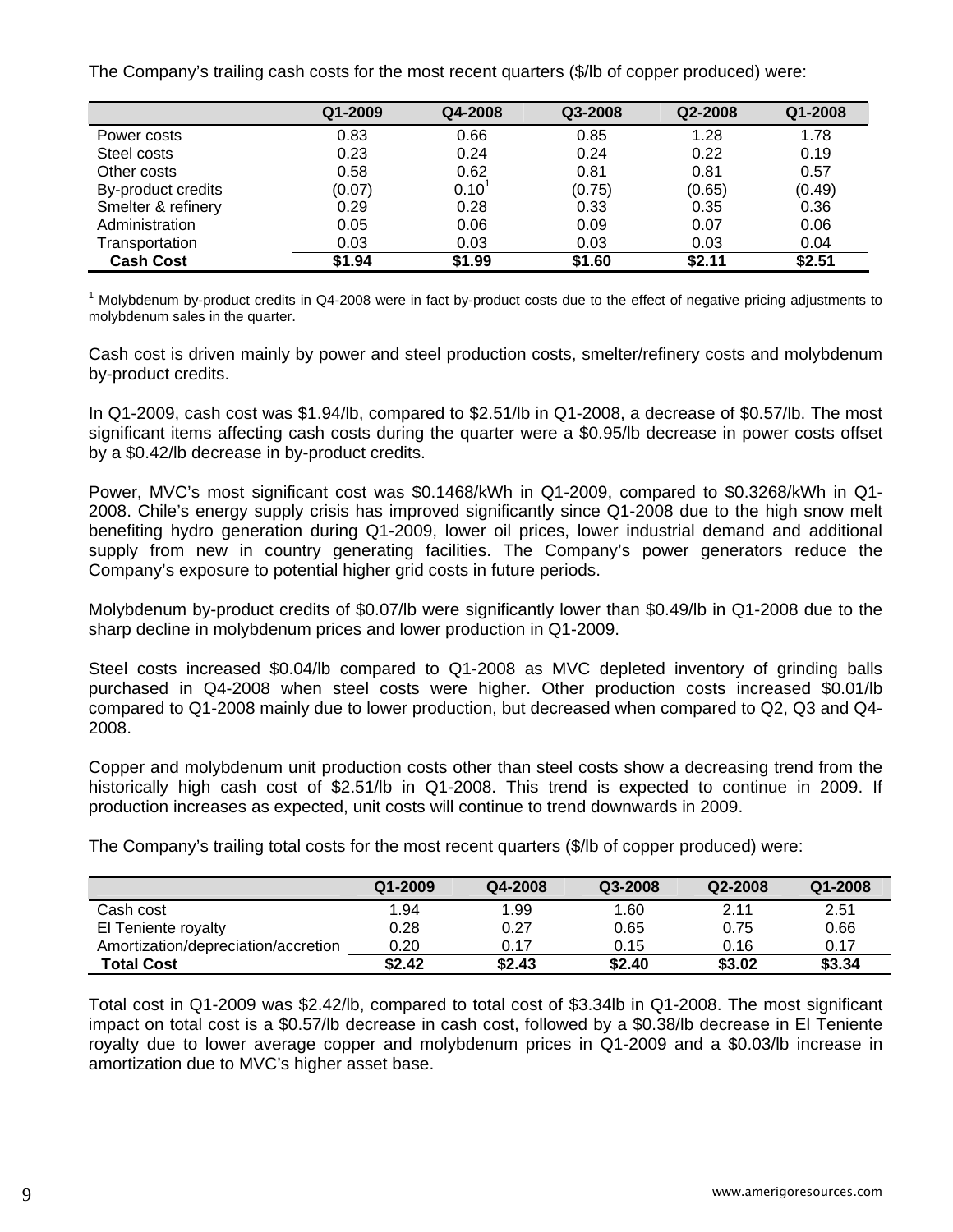# *F I N A N C I A L R E S U L T S*

For Q1-2009 the Company posted a net loss of \$4,779,074 (or a basic loss of \$0.04 per share), compared to Q1-2008 net earnings of \$6,383,012 (basic earnings of \$0.07 per share). The decline in financial performance between the comparative periods was the result of lower revenues from lower copper and molybdenum prices and lower production and a foreign exchange loss of \$1,179,068 partially offset by lower production costs.

Due to the sharp decline in copper and molybdenum prices experienced in Q4-2008, on December 31, 2008 the Company assessed the carrying value of its plant, equipment and contractual rights. Based on undiscounted cash flow projections for the years 2009 to 2021 built from MVC's production model at assumed copper prices of \$1.50/lb for 2009, \$1.60/lb for 2010, \$1.70/lb for 2011 and \$1.80/lb thereafter, and molybdenum prices of \$10/lb for 2009, \$11/lb for 2010 and \$12/lb thereafter, management concluded the MVC asset has a carrying value of approximately \$255,000,000, or \$1.93 per share and that no impairment to the carrying value of the Company's assets was required.

#### **Revenue**

Revenue during the quarter was \$13,021,611 compared to \$35,933,465 in Q1-2008. Revenue decreased mainly due to lower copper and molybdenum prices and production in Q1-2009. Refer to **Operating Results – Revenue** for additional analysis.

# **Production Costs**

|                                            | Q1-2009 |            | Q1-2008          |
|--------------------------------------------|---------|------------|------------------|
| <b>Production costs</b>                    |         |            |                  |
| Power costs                                | \$      | 5,842,586  | \$<br>13,903,331 |
| Steel costs                                |         | 1,602,087  | 1,470,748        |
| Other production costs                     |         | 4,128,164  | 4,432,514        |
|                                            |         | 11,572,837 | 19,806,593       |
| El Teniente royalty                        |         | 1,976,005  | 5,146,561        |
| Depreciation and amortization              |         | 1,387,644  | 1,280,217        |
| Administration                             |         | 377,512    | 492.298          |
| Transportation                             |         | 225,022    | 276,274          |
| Asset retirement obligation accretion cost |         | 83,777     | 83,778           |
|                                            | \$      | 15.622.797 | \$<br>27,085,721 |

Production costs in Q1-2009 were \$11,572,837 compared to \$19,806,593 in Q1-2008, a decrease of 42% between the two periods, mainly due to a decrease of 58% in power costs resulting from lower Chilean central grid power costs. Steel costs for grinding balls used in mills increased by 9% as MVC used higher-priced inventory of grinding balls purchased in Q4-2008. Other production costs decreased 7% between the two comparative quarters.

In Q1-2009 the El Teniente royalty was \$1,976,005 compared to \$5,146,561 in Q1-2008, a decrease of 62%. Lower royalties to El Teniente were the result of significantly lower copper and molybdenum prices and lower sales volume. Royalty costs are based on average monthly copper prices in the month produced and not subject to pricing settlement adjustments affecting copper revenue.

Depreciation and amortization cost was \$1,387,644 in Q1-2009 compared to \$1,280,217 in Q1-2008, an 8% increase due mainly to a higher asset base at MVC.

Administration expenses were \$377,512 in Q1-2009 compared to \$492,298 in Q1-2008 due to lower general overhead at MVC.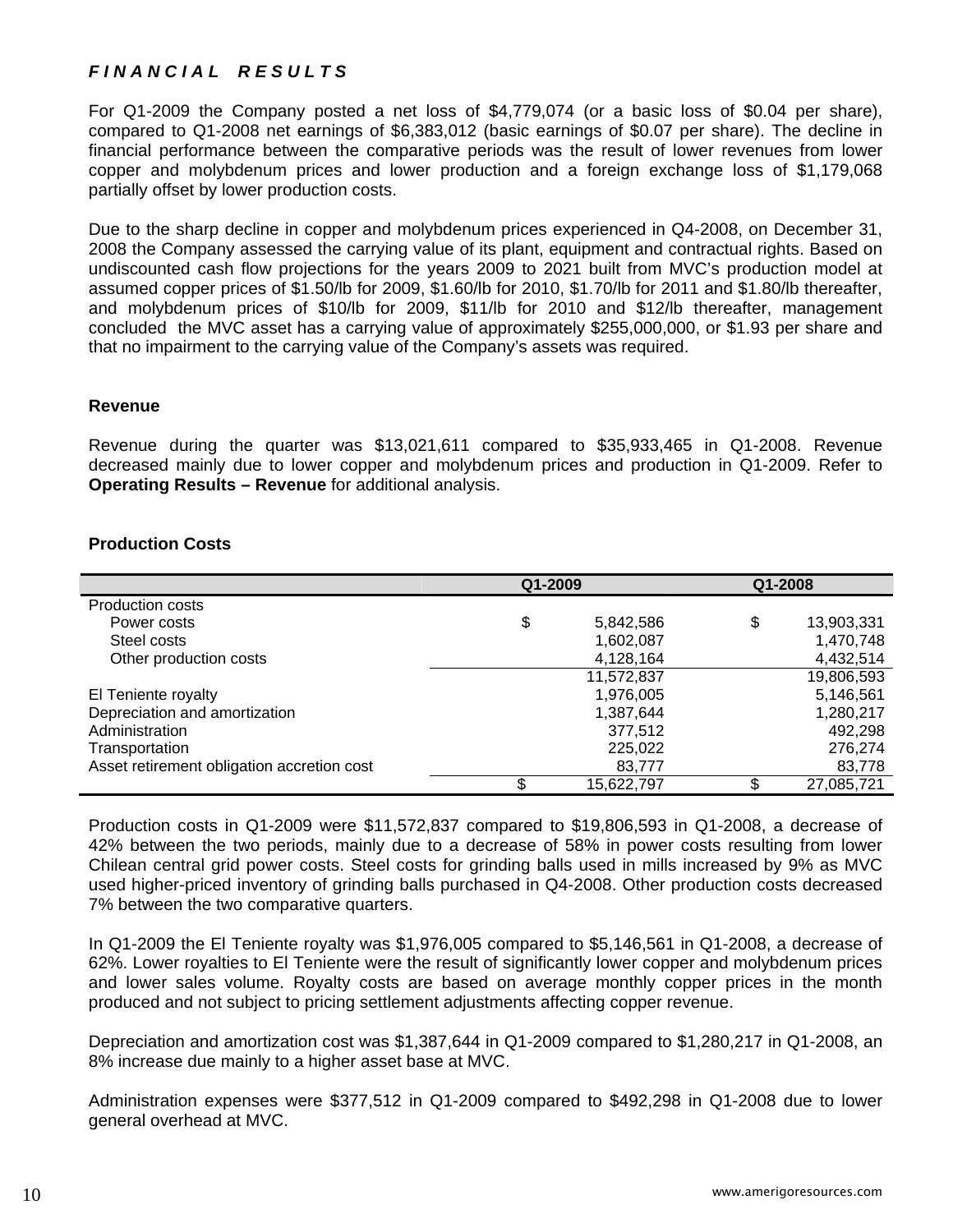Transportation costs decreased to \$225,022 in Q1-2009 from \$276,274 in Q1-2008. Asset retirement accretion costs were \$83,777, at comparable levels to Q1-2008.

## **Operating loss**

In Q1-2009 the Company posted an operating loss of \$2,601,186 compared to operating profit of \$8,847,744 in Q1-2008 due to a 64% decrease in revenue resulting from lower copper and molybdenum prices and lower production, partially offset by a 42% reduction in cost of sales from lower production costs and royalty expenses in Q1-2009.

#### **Other expenses**

"Other expenses" (costs not related to MVC's production operations) increased 17% to \$1,234,692 in Q1-2009 from \$1,056,773 in Q1-2008 as a result of an increase of \$506,588 in interest expense to service bank and Enami loans in Chile. Other expenses within this category decreased as a result of cost containment initiatives and reduction of discretionary expenditures, including office and general expenses of \$323,582 (Q1-2008: \$504,322), salaries, management and professional fees of \$230,426 (Q1-2008: \$325,602) and stock-based compensation expense of \$52,503 (Q1-2008: \$105,256).

During Q1-2009, the Company granted 2,300,000 options to directors, officers, consultants and employees at an exercise price of Cdn\$0.31 per share. Stock-based compensation is recognized as options vest. The options granted in Q1-2009 vest in four equal installments on March 27, April 1, July 1 and October 1, 2009.

#### **Non-operating Items**

Non-operating items in Q1-2009 included a foreign exchange loss of \$1,179,068 (Q1-2008: gain of \$67,407), interest income of \$12,425 (Q1-2008: \$154,348), other income of \$30,296 (Q1-2008: \$74,364) and an equity investment loss of \$4,489 (Q1-2008: (\$24,714). Foreign exchange loss increased due to the impact of Chilean Peso and Canadian dollar fluctuations against the US dollar in the quarter, including the effect of translation of cash and other working capital balances denominated in those currencies to the US dollar. Interest income decreased due to lower average cash balances held by the Company in Q1-2009.

#### **Taxes**

The Company recorded income tax recoveries of \$312,687 in Q1-2009 compared to income tax expense of \$1,541,792 in Q1-2008, due to the effect of losses incurred in Q1-2009 and the application of tax loss carry-backs in Chile, offset by the effect of changes in future income taxes.

#### **Non-Controlling Interests**

Non-controlling interest cost was \$115,047 in Q1-2009 compared to \$137,572 in Q1-2008 due to the effect of lower production levels for copper and copper equivalent in Q1-2009. Refer to **Related Parties**.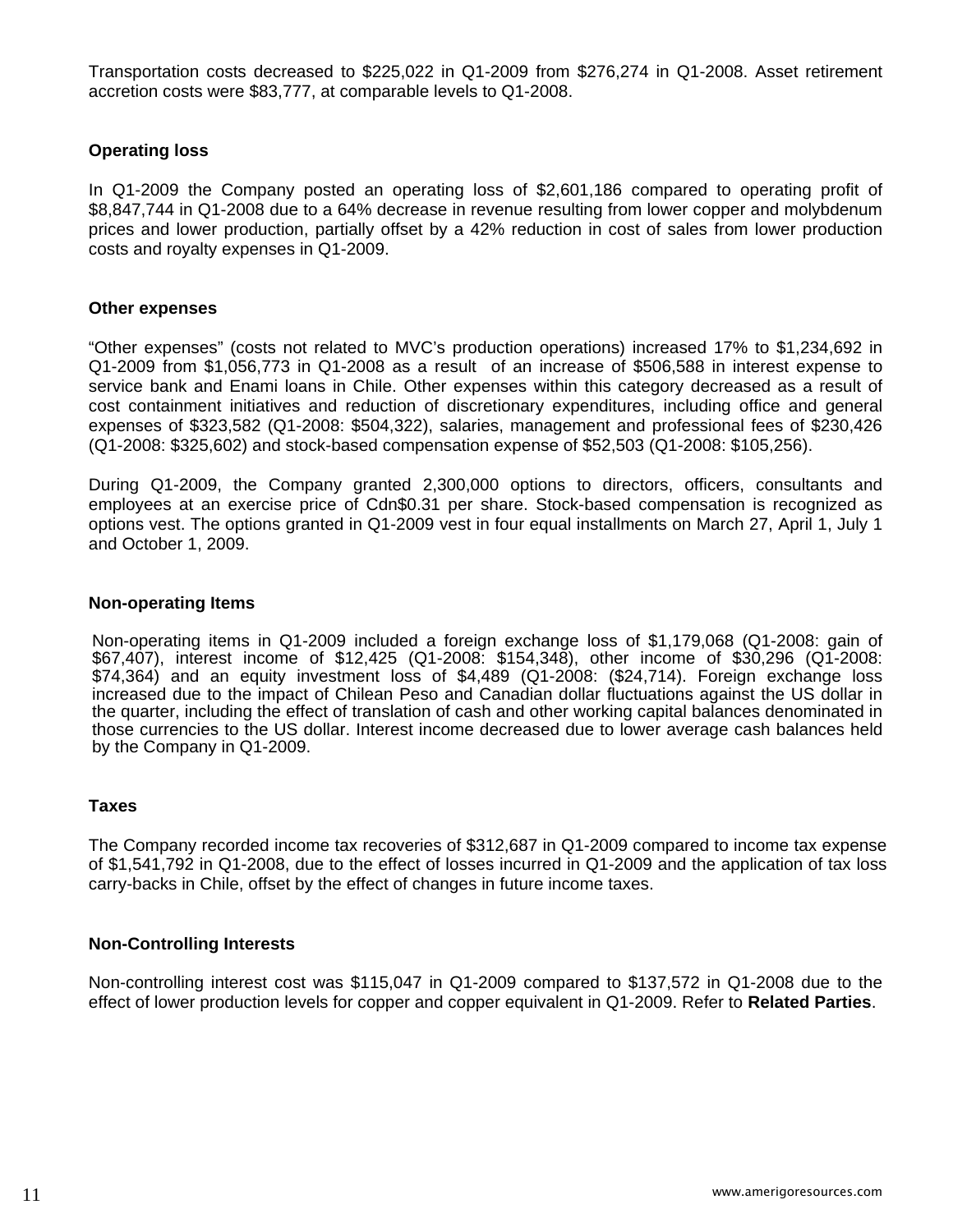# **Comparative Periods**

The following tables provide highlights of the Company's quarterly results for the past eight quarters.

|                            | <b>QE March 31, 2009</b> | QE Dec. 31, 2008   | QE Sept. 30, 2008  | <b>QE June 30, 2008</b> |
|----------------------------|--------------------------|--------------------|--------------------|-------------------------|
| Total revenue              | \$13,021,611             | \$614,179          | \$29,915,602       | \$31,164,236            |
| Net income (loss)          | (4,779,074)              | $(21, 180, 874)^T$ | $(10, 407, 427)^2$ | 6,218,444               |
| Earnings<br>(loss) per     |                          |                    |                    |                         |
| share                      | (0.0421)                 | (0.2268)           | (0.1124)           | 0.0660                  |
| <b>Diluted</b><br>earnings |                          |                    |                    |                         |
| (loss) per share           | (0.0421)                 | (0.2268)           | (0.1124)           | 0.0660                  |
|                            |                          |                    |                    |                         |
|                            | <b>QE March 31, 2008</b> | QE Dec. 31, 2007   | QE Sept. 30, 2007  | <b>QE June 30, 2007</b> |
| Total revenue              | \$35,933,465             | \$26,974,854       | \$28,536,864       | \$32,011,648            |
| Net income                 | 6,383,012                | 1,816,498          | 6,581,887          | 10,332,687              |
| Earnings per share         |                          |                    |                    |                         |
|                            | 0.0677                   | 0.0122             | 0.0696             | 0.1093                  |
| Diluted earnings per       |                          |                    |                    |                         |
| share                      | 0.0668                   | 0.0122             | 0.0694             | 0.1076                  |

<sup>1</sup> Includes a write-down of investments of  $$6,617,602$ <br> $^2$  lackides a write down of investments of  $$12,227,744$ 

 $2$  Includes a write-down of investments of \$12,237,741

# *L I Q U I D I T Y and C A P I T A L R E S O U R C E S*

## **Cash Flow from Operations**

In Q1-2009, the Company's used cash of \$8,639,787 (8¢ per share) in operations, compared to cash generated from operations of \$2,197,096 (2¢ per share) in Q1-2008, including the effect of changes in non-cash working capital items.

The dominant factor affecting operating cash flows was an increase of \$8,371,807 in accounts receivable in the quarter. Accounts receivable were unusually low as of December 31, 2008, offset by negative settlement adjustments owed to Enami and Molymet as a result of the sharp declines in copper and molybdenum prices in Q4-2008. Excluding the effect of changes in working capital accounts, the Company used cash of \$1,545,684 in operations (Q1-2008: cash flow from operations of \$9,383,363).

# **Cash Flow from Financing Activities**

Cash from financing activities was \$11,880,666 in Q1-2009 compared to cash used in financing activities of \$926,234 in Q1-2008.

On February 13, 2009 the Company completed a non-brokered private placement for gross proceeds of \$8,480,068 (Cdn\$10,500,000). In connection with the private placement, the Company issued 37,500,000 units at a price of Cdn\$0.28 per unit. Each unit consisted of one common share and one share purchase warrant. Each warrant entitles the holder to purchase one additional share of the Company at a price of Cdn\$0.33 per share until February 15, 2010, and thereafter at a price of Cdn\$0.40 until February 14, 2011. The warrants issued to placees were valued by the Company at \$1,266,142. The Company also issued a further 1,244,400 units as finders' fees in respect of a portion of the private placement at a cost of \$280,104, included in total share issuance costs of \$318,476. The warrants issued as finders' fees were valued by the Company at \$42,016.

In Q1-2009 the Company completed negotiations with Enami for repayment terms of \$11,123,735 of negative settlement adjustments to copper sales resulting from the sharp decline in copper prices in Q4- 2008. This amount has been converted into a loan which will be paid in monthly installments of \$325,000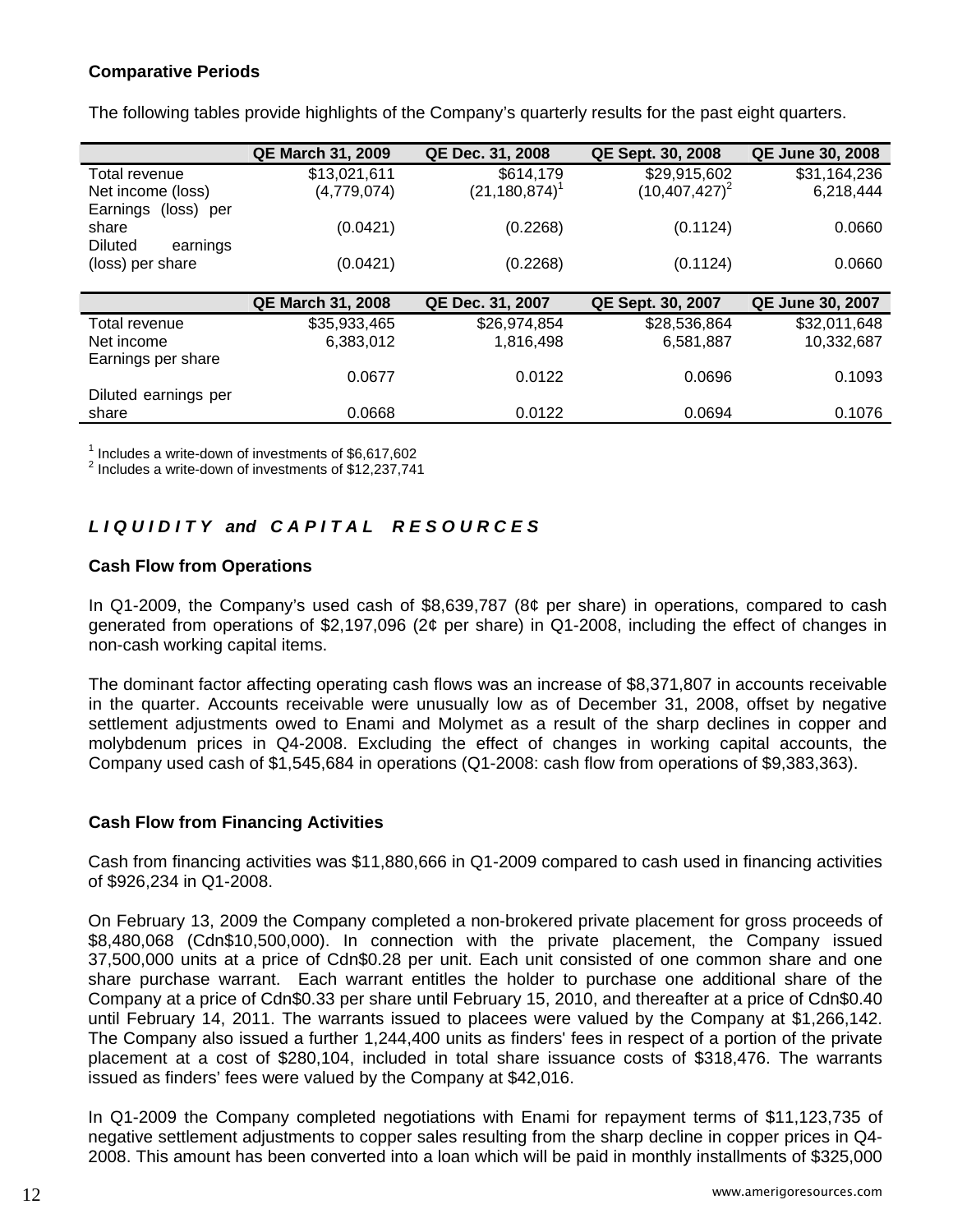plus interest during the period from May 2009 to March 2010 and \$629,052 plus interest during the period from April 2010 to March 2011. As a result of final terms negotiated with Enami, the Company reclassified as long-term \$2,366,363 of the amounts due to Enami.

In Q1- 2009 the Company received additional proceeds of Chilean Pesos \$650,000,000 (\$1,072,607) from a Chilean bank loan with a review date of August 10, 2009.

#### **Cash Flow used in Investing Activities**

Payments for capital expenditures in Q1-2009 were \$2,965,313, substantially lower than \$6,870,595 in Q1-2008. Capital expenditures in the quarter were \$2,653,414 of which \$1,808,250 were for the energy self-generation project, substantially lower than capital expenditures of \$6,532,247 in Q1-2008.

The generators are expected to be operational in Q2-2009. The power generation project's cost of approximately \$22.1 million or \$1,000,000/megawatt of installed capacity is less than that of other similar power projects in Chile either currently under construction or in the planning process.

#### **Liquidity and Financial Position**

The Company's cash and cash equivalents at March 31, 2009 were \$3,462,650 compared to \$3,187,084 at December 31, 2008. The Company had a working capital deficiency of \$8,094,959 at March 31, 2009 compared to a working capital deficiency of \$14,116,136 at December 31, 2008.

The Company's cash and working capital have been severely affected in the past six months by the sharp decline in copper and molybdenum prices that took place in Q4-2008. Depressed metal prices affected the Company both in terms of significantly reduced revenue and cash inflows and with respect to negative pricing adjustments for sales which had been provisionally priced at substantially higher prices.

While most of MVC's operating costs show a decreasing trend, the adjustments are gradual and are not yet fully evident in the Company's financial results.

Faced with a sharp reduction in operating cash flows, substantial negative pricing adjustments and high operating costs, the Company proceeded to secure additional bank financing in Chile and negotiated extended credit terms with its key suppliers and royalty deferrals with El Teniente. The Company also reached agreements with Enami and Molymet with respect to the payment of negative pricing adjustments.

In Q1-2009 the Company secured an increase of \$650,000,000 Chilean pesos to an existing bank loan for a total facility of \$3,150,000,000 Chilean pesos (approximately \$5,330,000). The loan has a renewal date of August 10, 2009. Another bank loan in Chile for \$5,000,000 with a renewal date of May 12, 2009 was rolled over to a renewal date of July 12, 2009. It is customary in Chile to have short term renewal dates for loans and for loans to be rolled over as long as they remain in good standing. Based on its experience with prior bank renewals in Chile, the Company expects that bank loans will continue to be rolled over on their renewal dates until they are paid or structured into long-term loans as credit markets in Chile continue to improve. The Company is not subject to debt covenants.

The Company and El Teniente reached an agreement whereby 70% of the royalty invoices for the months from November 2008 to April 2009 would be deferred, and scheduled for repayment from July to December 2009. The Company and El Teniente also initiated discussions with respect to a potential review of the terms of the royalties payable to El Teniente.

Enami has provided an \$11,123,735 loan to MVC for repayment of the negative settlement adjustments that resulted from the sharp copper price decline in Q4-2008. The loan will be repaid in monthly installments of \$325,000 plus interest during the period from May 2009 to March 2010 and of \$629,052 plus interest during the period from April 2010 to March 2011.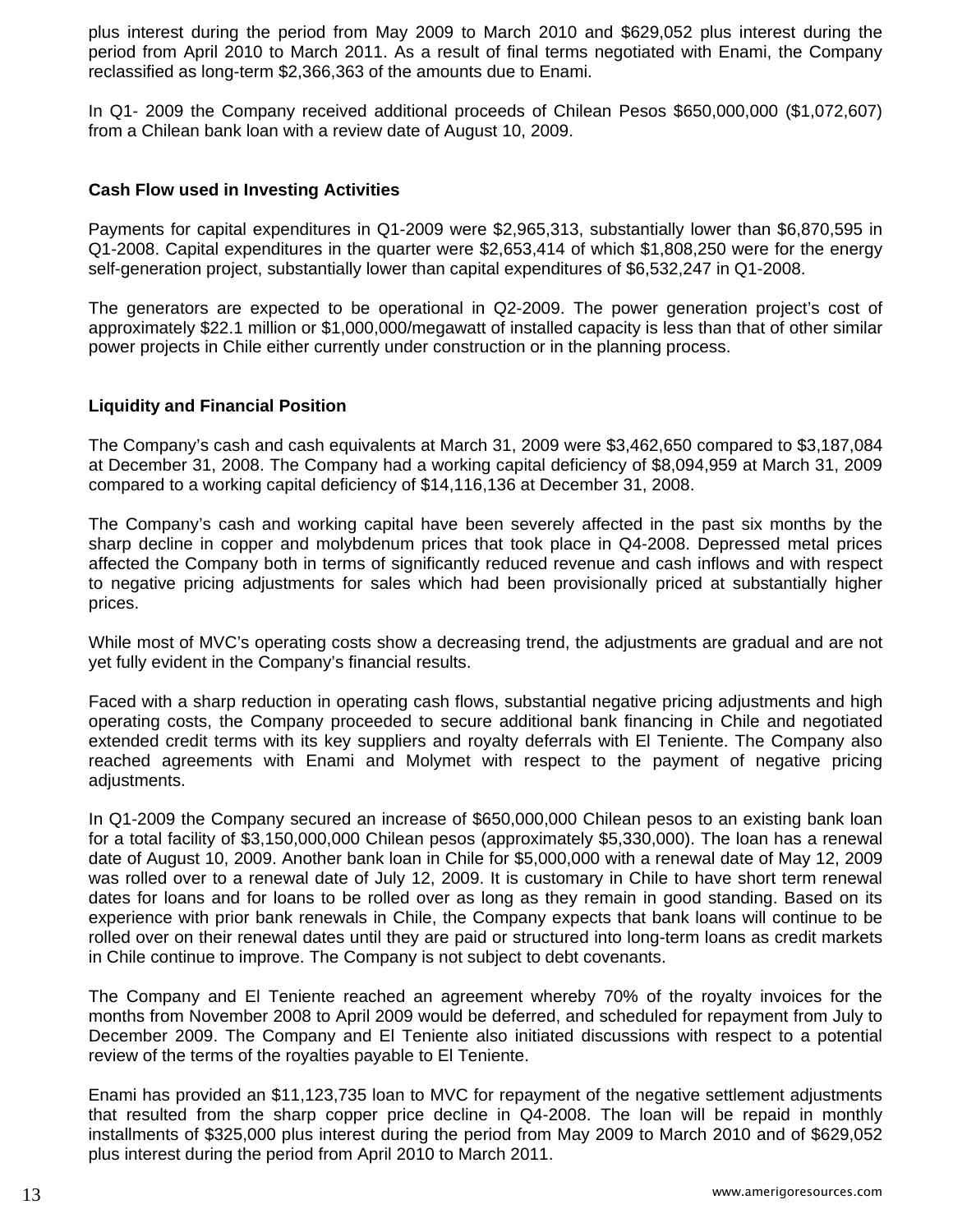In addition to the loan described above, in January 2009 Enami agreed to provide copper price sustainability loans to MVC whereby Enami will lend to MVC the amount, if any, obtained when the copper price per pound is subtracted from \$1.70 up to a maximum of 10¢/lb of copper delivered to Enami. The sustainability loans were provided retroactively to November 2008 and will extend to December 2009. As of March 31, 2009 the sustainability loans totaled \$683,961.

With respect to the negative pricing adjustments due to Molymet, MVC and Molymet agreed that these would be settled against physical deliveries of molybdenum in 2009. It is currently expected that the amounts due to Molymet will be paid within 2009.

The measures described above have had a major positive impact in the Company's working capital. However, the Company still needs to ensure that its two outstanding bank loans will continue to be rolled over at their renewal dates in July and August 2009.

The Company expects to receive refunds from the Chilean Internal Revenue Service of approximately \$7,000,000 from provisional tax payments made by MVC in 2008 and from the application of allowable tax carry-backs in Chile for 2008. The Company expects to receive approximately \$3,500,000 of the refund in Q2-2009.

The Company also believes that additional cash could be realized in the next 12 to 18 months from the exercise of outstanding warrants and stock options currently in the money.

The Company's ability to fund operations in the short-term depends on a number of factors, some of which are beyond the Company's control such as general global economic, credit and capital market conditions and the selling price of copper and molybdenum. Copper prices have continued to strengthen since March 2009.

In addition to the steps outlined above, the Company has also reduced capital and discretionary expenditures and has suspended dividend distributions for the foreseeable future.

The Company operates in a cyclical industry where levels of cash flow have historically been correlated to market prices for commodities. Despite these short-term liquidity challenges, MVC remains a valuable long-life asset. El Teniente, the source of MVC's feed material, is the world's largest underground copper mine with remaining ore reserves expected to last decades. MVC's current contract with El Teniente runs to 2021, has been renewed twice in the past and is expected to be renewed again before its current expiry date.

The Company's long-term liabilities (Long Term Enami Loan, Other Payables, Asset Retirement Obligations and Future Income Tax Liabilities) at March 31, 2009 were \$20,531,238, compared to \$16,981,669 on December 31, 2008. The increase in long-term liabilities is due largely to an increase to the long-term portion of the Enami loan of \$2,335,859 in Q1-2009.

#### **Investments**

The Company holds a total of 10,788,280 shares and 2,007,500 warrants in Candente, an issuer listed on the Toronto, Lima and Frankfurt Stock Exchanges. Each warrant provides the holder with the right to purchase an additional common share in the capital of Candente at a price of Cdn\$2.00 on or before June 26, 2010. The aggregate cost of the investment was \$15,861,986. At March 31, 2009, Candente's closing share price was Cdn\$0.37per share, and the fair value of the Company's approximately 13% investment was \$3,196,125. During Q1-2009 the appreciation in fair value of the Candente investment was \$1,783,637, recorded as other comprehensive income.

The Company also holds a total of 8,015,000 shares and 4,000,000 warrants in Los Andes, an issuer listed on the TSX Venture Exchange. The warrants provide the holder with the right to purchase an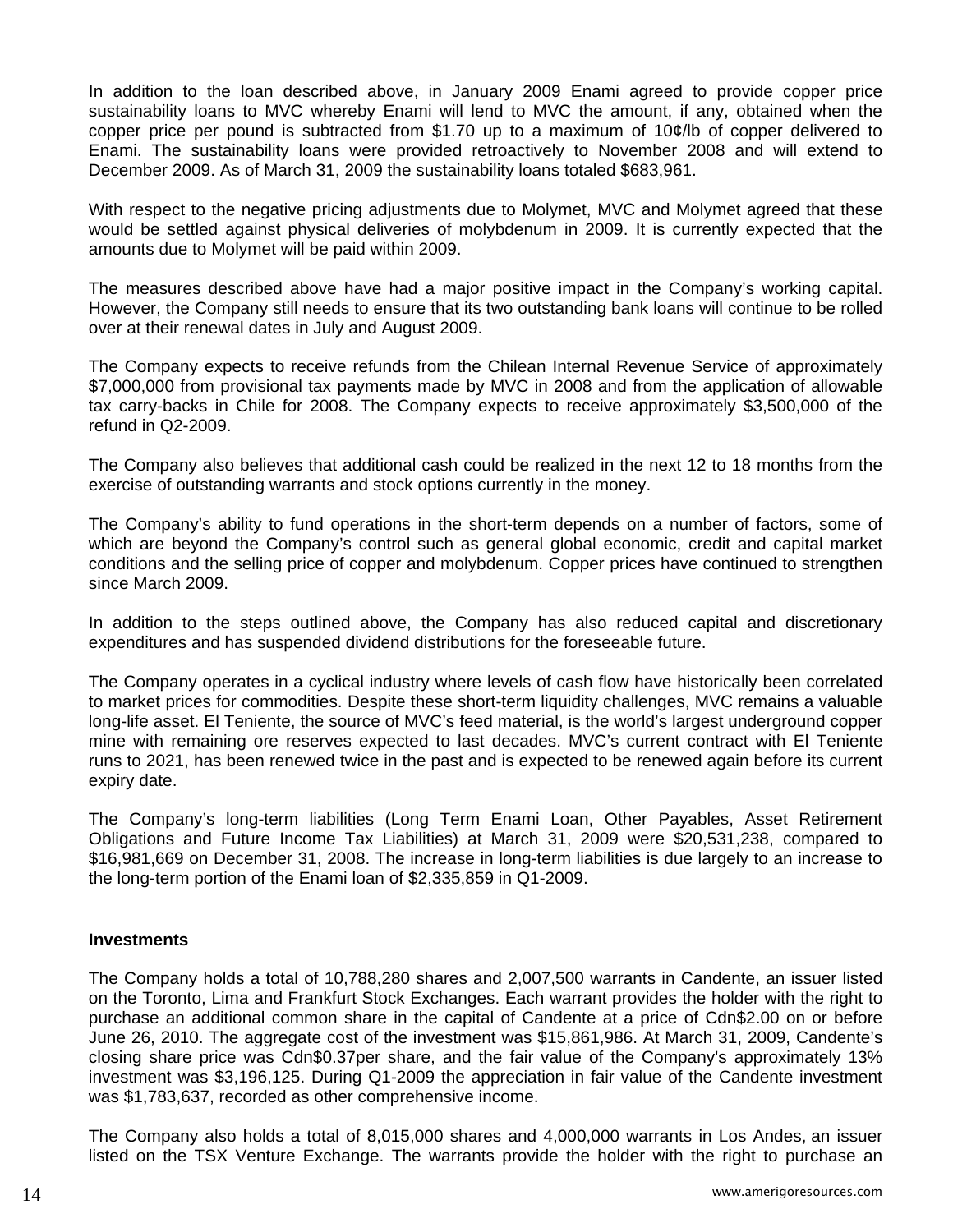additional common share in the capital of Los Andes at a price of Cdn\$0.70 on or before August 21, 2009. The aggregate cost of the investment was \$3,946,908. At March 31, 2009, Los Andes' closing share price was Cdn\$0.07 per share, and the fair value of the Company's approximately 4% investment was \$449,233. During Q1-2009 the appreciation in fair value of the Candente investment was \$88,506, recorded as other comprehensive income.

# *O U T L O O K*

Notwithstanding lower than expected Q1-2009 production, management believes that the change to the extraction plan for the processing of old tailings that is now in place will result in increased copper and molybdenum production in Q2-2009 due to higher grades and recoveries. Management expects 2009 production to be 5 to 10% higher than in 2008.

If production increases as expected, unit costs will continue to trend downwards in 2009.

As of the effective date of this MD&A, power costs per kWh at MVC had decreased from Q1-2009 levels.

Given the positive production trends expected as of Q2-2009 and the expected continued reduction in cash and total cost, at copper and molybdenum prices prevailing as of the date of this MD&A the Company expects to generate operating profits and positive cash flows from operations in Q2-2009, excluding the effect of changes in non-cash working capital accounts.

Capital expenditures in 2009 are expected to be approximately \$5.6M. The most significant capital expenditures are expected to be approximately \$2.6M for the completion of the self-generation project and for synchronization of the generators.

These are forward-looking estimates and subject to the cautionary notes regarding risks associated with forward looking statements at the end of this MD&A.

# *O T H E R M D & A R E Q U I R E M E N T S*

#### *Transactions with Related Parties*

a) Non-controlling interests

Amerigo holds its interest in MVC through its subsidiary Amerigo International Holdings Corp. ("Amerigo International"). Amerigo International is controlled by Amerigo and is a wholly-owned subsidiary, except for certain outstanding Class A shares which are shown on Amerigo's balance sheet as Minority Interest at their book value of \$1,000. The Class A shares are owned indirectly by a director and associates of two of the directors of Amerigo.

The holders of the Class A shares are not entitled to any dividend or to other participation in the profits of Amerigo International, except for a royalty dividend calculated as follows:

• \$0.01 for each pound of copper equivalent produced by MVC or any successor entity to MVC if the price of copper is under \$0.80, or

• \$0.015 for each pound of copper equivalent produced by MVC or any successor entity to MVC if the price of copper is \$0.80 or more.

During the quarter ended March 31, 2009, royalty dividends totaling \$115,047 were paid or accrued to the Amerigo International Class A shareholders on the basis described above (quarter ending March 31, 2008: \$137,572). Royalty dividends are shown as Non-Controlling Interests in the Consolidated Statement of Operations. At March 31, 2009, \$38,691of this amount remained outstanding (December 31, 2008: \$49,670).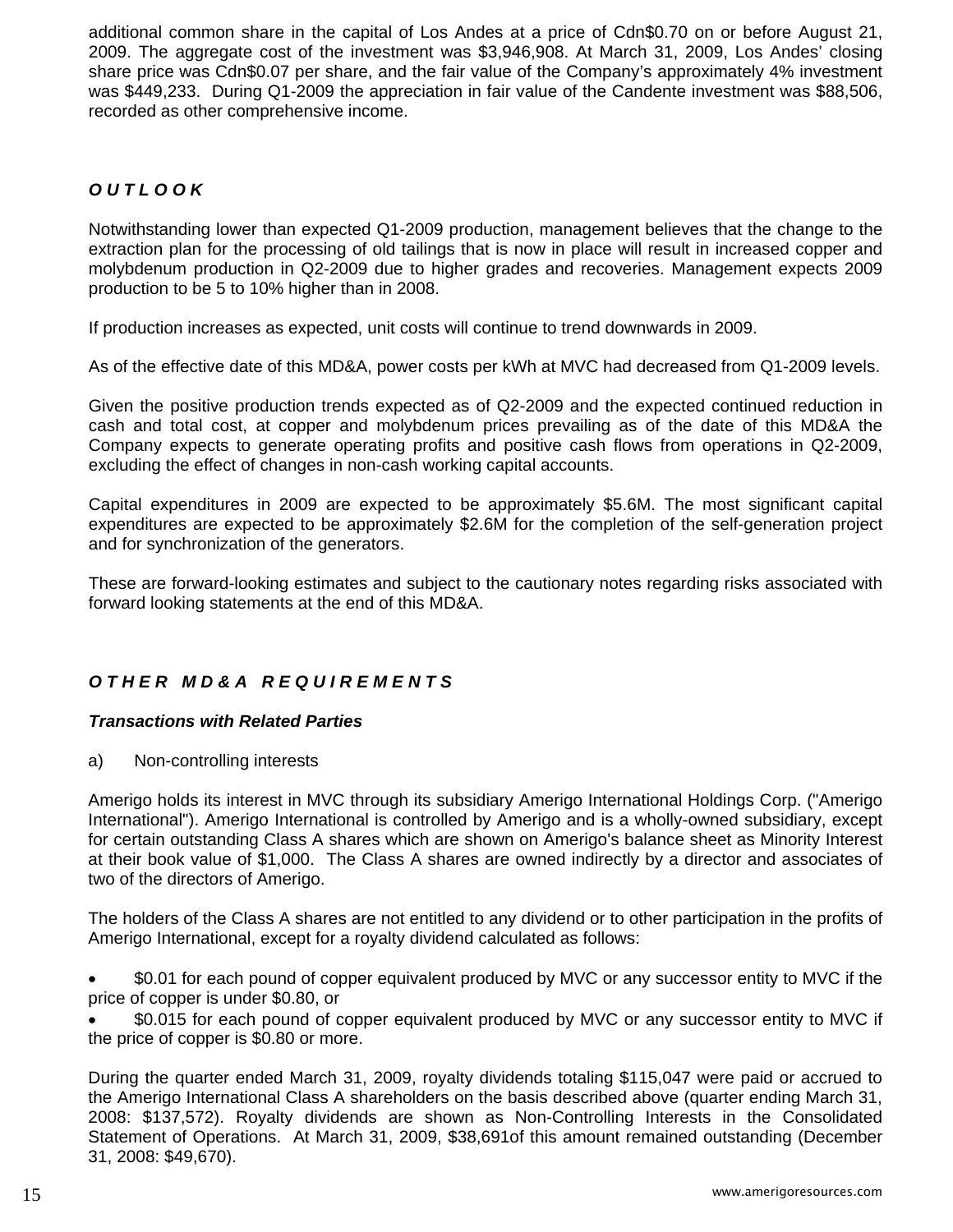## b) Remuneration to officers

During Q1- 2009 the Company paid or accrued \$143,719 in fees to companies associated with certain directors and officers of Amerigo (Q1-2008: \$180,060).

c) At March 31, 2009 one of Amerigo's officers acted as an officer and another as a director of Nikos Explorations Ltd., a company over which Amerigo exercises significant influence

d) At March 31, 2009 two of Amerigo's directors acted as directors and one of Amerigo's officers acted as an officer of Candente Resource Corp., a company in which Amerigo holds an investment.

e) At March 31, 2009 two of Amerigo's officers acted as officers and one of Amerigo's directors acted as a director of Los Andes Copper Ltd., a company in which Amerigo holds an investment.

# *Contingencies*

In Q3-2007, the Chilean Internal Revenue Services ("SII") issued a tax assessment to MVC challenging the tax losses reported by MVC for the commercial years 1999 to 2004. The tax assessment claims that some of these losses could be denied and MVC could face a tax liability of approximately \$1.15 million. Although the Company believes there is no merit to this assessment, the final outcome of this matter cannot be predicted with certainty. The Company retained legal counsel to prepare a response to SII in accordance with Chilean law and is awaiting SII's determination on this matter. Management believes that if the SII claim is ultimately upheld, the Company will have a claim for full indemnification from the sellers of MVC pursuant to the terms of the MVC purchase and sale agreement for losses incurred prior to the MVC purchase date of July 2003.

In the fourth quarter of 2007, SII issued a tax assessment to MVC for adjustments, penalties and interest of approximately \$135,000, derived from MVC's alleged failure to remit provisional monthly payments towards a Chilean mining royalty tax in 2006. When the mining royalty tax was instituted in Chile, MVC obtained a legal opinion stating that the tax did not apply to MVC's operations, as MVC does not exploit under the definition of the Chilean Income Tax Law. Even if the mining royalty tax applied to MVC, there would have been no tax payable in 2006 as MVC's production levels that year fell below the threshold prescribed by SII for this tax. MVC has also retained legal counsel to prepare a response to SII on this matter.

No amounts have been recorded by the Company in respect of these matters. While the SII has conducted reviews during 2007 and 2008 in connection with these contingencies, as of March 31, 2009, these contingencies had not been resolved.

#### *Subsequent events*

Subsequent to March 31, 2009 a \$5,000,000 loan with a review date of May 12, 2009 was extended to July 12, 2009, at which time further steps toward rolling the facility onto a long term loan will be reviewed. The loan was converted into a Chilean peso loan and will bear interest at a monthly rate of 0.66%.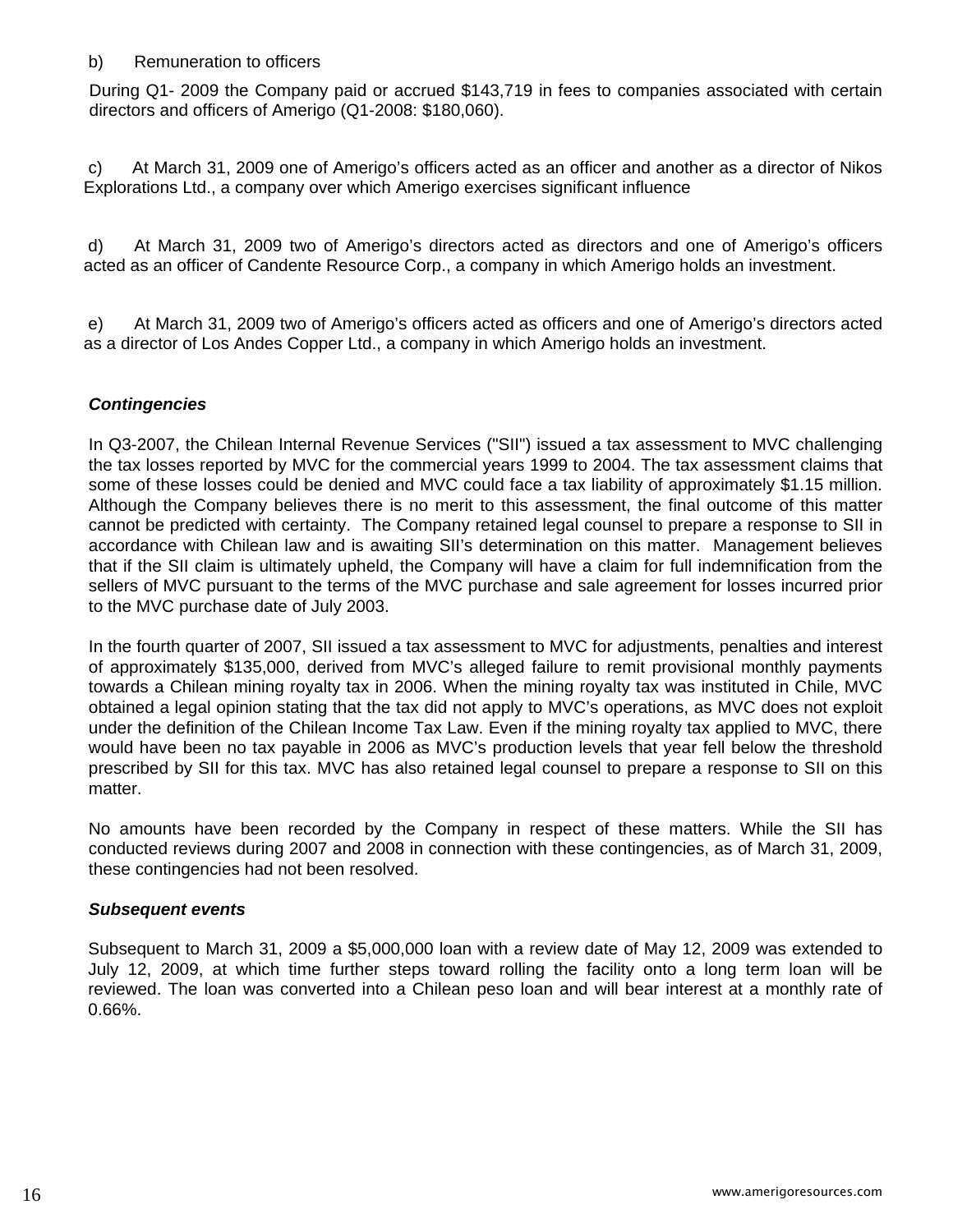# *Critical Accounting Estimates*

There were no changes to the nature of the Company's critical accounting estimates during Q1-2009. The most significant estimates are related to the physical and economic lives of contractual rights, property, plant and equipment and their recoverability, estimates regarding the future cost of retiring the Company's capital assets and the estimation of future cash flow requirements to determine the Company's ability to continue operating as a going concern.

The Company depreciates assets, capitalized acquisition costs and contractual rights based on the units of production method, whereby management has estimated copper units of production to 2021 and assigns amortization charges based on actual production on a monthly basis.

Based on undiscounted cash flow projections for the years 2009 to 2021 built from MVC's production model at assumed copper prices of \$1.50/lb for 2009, \$1.60/lb for 2010, \$1.70/lb for 2011 and \$1.80/lb thereafter, and molybdenum prices of \$10/lb for 2009, \$11/lb for 2010 and \$12/lb thereafter, management concluded that no impairment to the carrying value of its assets was required as of December 31, 2008.

Amerigo has calculated an asset retirement obligation based on an estimated price of \$6,200,000 provided by an independent third party in 2007. Management's current estimates in calculating the asset retirement obligation include projected annual inflation rates in Chile of 4.5% per annum and a market risk premium of 8%. The present value of the asset retirement obligation was revised to \$4,787,273 in 2007, which will be systematically accreted to a 2021 value of approximately \$12,344,146.

# *Changes in Accounting Policies, Including Initial Adoption*

Effective January 1, 2009 the Company adopted the following new accounting standards:

#### *Goodwill and intangible assets*

In February 2008, the CICA issued Handbook section 3064 "Goodwill and intangible assets" which is required to be adopted for fiscal year-ends beginning on or after October 1, 2008. It establishes standards for the recognition, measurement, presentation and disclosure of Goodwill subsequent to its initial recognition and of intangible assets by profit orientated enterprises. The adoption of this standard did not have any material impact on the Company's financial statements.

# *International Financial Reporting Standards ("IFRS") Implementation Plan*

In February 2008, the Accounting Standards Board ("AcSB") approved a strategic plan which requires public companies to converge with IFRS for fiscal periods beginning on or after [January 1, 2011.](javascript:void(0);) The Company will therefore be required to have comparative financial information prepared under IFRS as of [January 1, 2010.](javascript:void(0);)

The Company has initiated its IFRS convergence project and has set the following timing objectives: to be in a position to convert its [December 31, 2009](javascript:void(0);) Canadian GAAP Balance Sheet to IFRS on completion of the 2009 external audit in February 2010, to work both under Canadian GAAP and IFRS in 2010 in order for the Company to disclose to users of its financial statements the quantitative differences arising in 2010 under both frameworks, and to produce IFRS financial statements as of [January 1, 2011](javascript:void(0);).

In order to meet these objectives the Company's financial staff in Canada and Chile attended IFRS courses and in-house training sessions in 2008. IFRS introductory training has also been provided to MVC's managers and supervisors as the adoption of IFRS will have an impact on operational areas, particularly in connection with accounting of property, plant and equipment, major equipment overhauls, asset retirement obligations and functional currencies. Actual convergence tasks are taking place in 2009. It is currently anticipated that the Company will be able to continue using its current information technology platforms in Chile and in Canada.